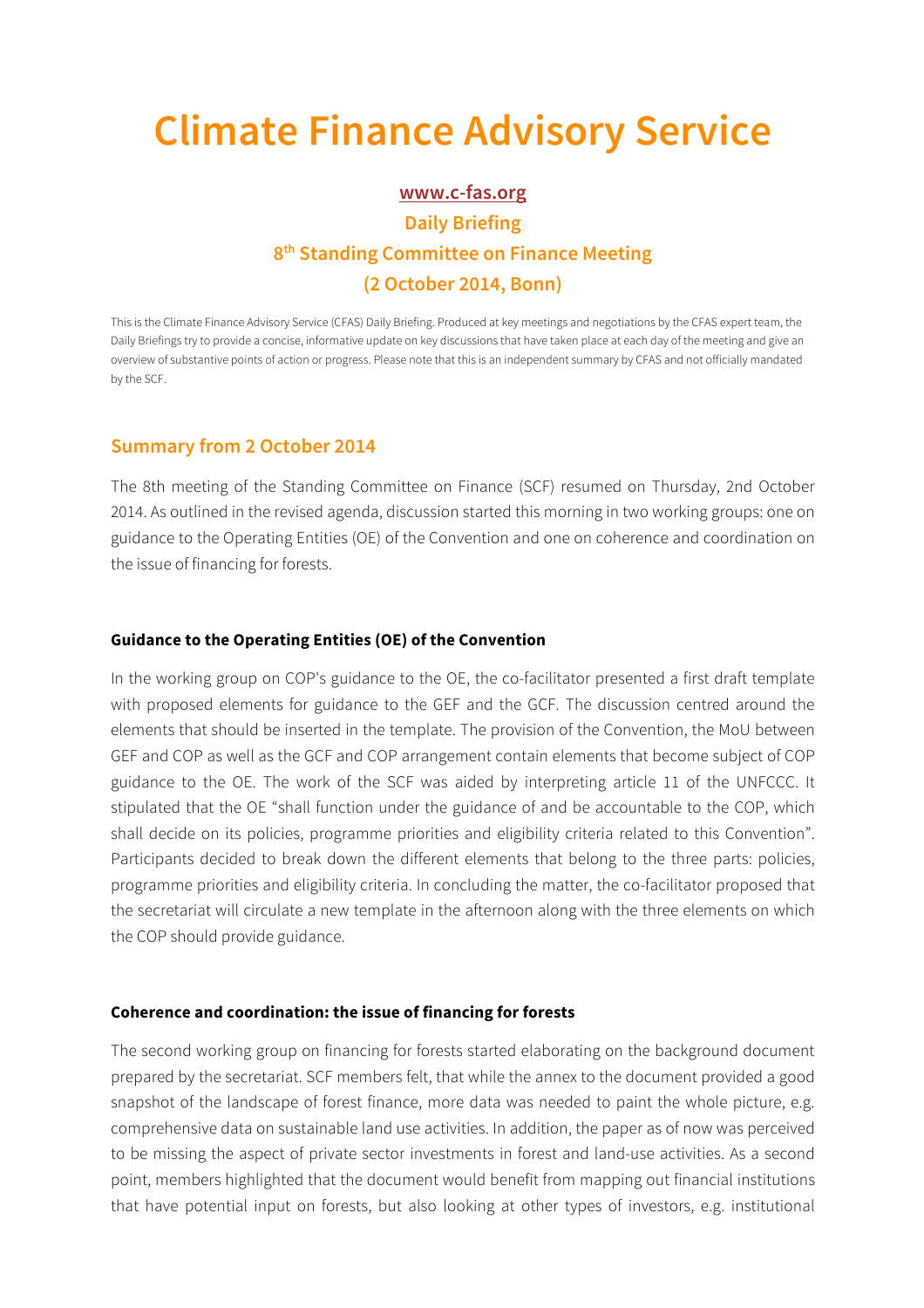investors and companies, in order to elaborate on how to increase mobilization of finance towards sustainable land use activities.

Based on those comments, the co-facilitator offered to redraft the document, also calling on interested observers to provide input in the revision process. In order to enhance coherence and coordination, outreach activities by the SCF were discussed: As possible options the Global Landscape Forum taking place during the COP in Peru was highlighted, as well as the REDD+ Partnership Forum, which will take place just before the climate summit in Lima. In addition, SCF members deliberated on having a dedicated SCF side event on financing for forests in Lima, in order to raise the attention of interested actors and also use the opportunity to promote the SCF Forum in 2015, which will be held on the theme of financing for forests.

## **Measuring, Reporting and Verification (MRV) of support beyond the Biennial Assessment and overview of financial flows**

After the coffee break, Committee members resumed with discussions on the MRV beyond the BA. The working group started with presentations by institutions working on tracking climate finance.

The Climate Policy Initiative (CPI) representative highlighted that their work mostly relies on information by stakeholders, governments and institutions working and collecting data that are then aggregated by the CPI along the different sectors. She pointed out that one shortcoming in the report is the lack of sufficient information on national budgets, indicating that information gaps are due to the availability of data on domestic climate finance. This includes private investments and public expenditure processes.

The OECD made the second presentation. The representative stressed that the OECD measures and monitors expenditure flows for development cooperation, while the OECD DAC Rio-marker is related to climate finance including adaptation and mitigation. She highlighted that the OECD, on an ongoing basis, is working to improve the quality of data and to overcome previous shortcomings such as on the eligibility criteria of data and by drawing on lessons learnt from MDBs as well as their coding system. She also referred to a recent submission of data by MDBs, which will be the basis of the document that will for the first time cover comprehensive bilateral and multilateral data. She also shed light on another relevant initiative by the OECD: a research collaboration with other institutions working on private sectors. This initiative is meant to identify data related to private finance with the view of looking at the extent to which it can be aggregated across different sectors.

Third in line, UNDP made a presentation on Climate Public Expenditure and Institutional Reviews (CPEIR). The representative highlighted that the communication between the different ministries such as environment and finance is a hot topic as the whole idea of climate expenditure and institutional review is to link both ministries to come up with a bottom up definition of climate finance. Another benefit of the CPEIR is that it helps different ministries to coordinate and start thinking about the countries programming and priorities, with the view of concealing government actions on climate change. It also helps countries to start earmarking a certain amount of the national budget for climate purposes.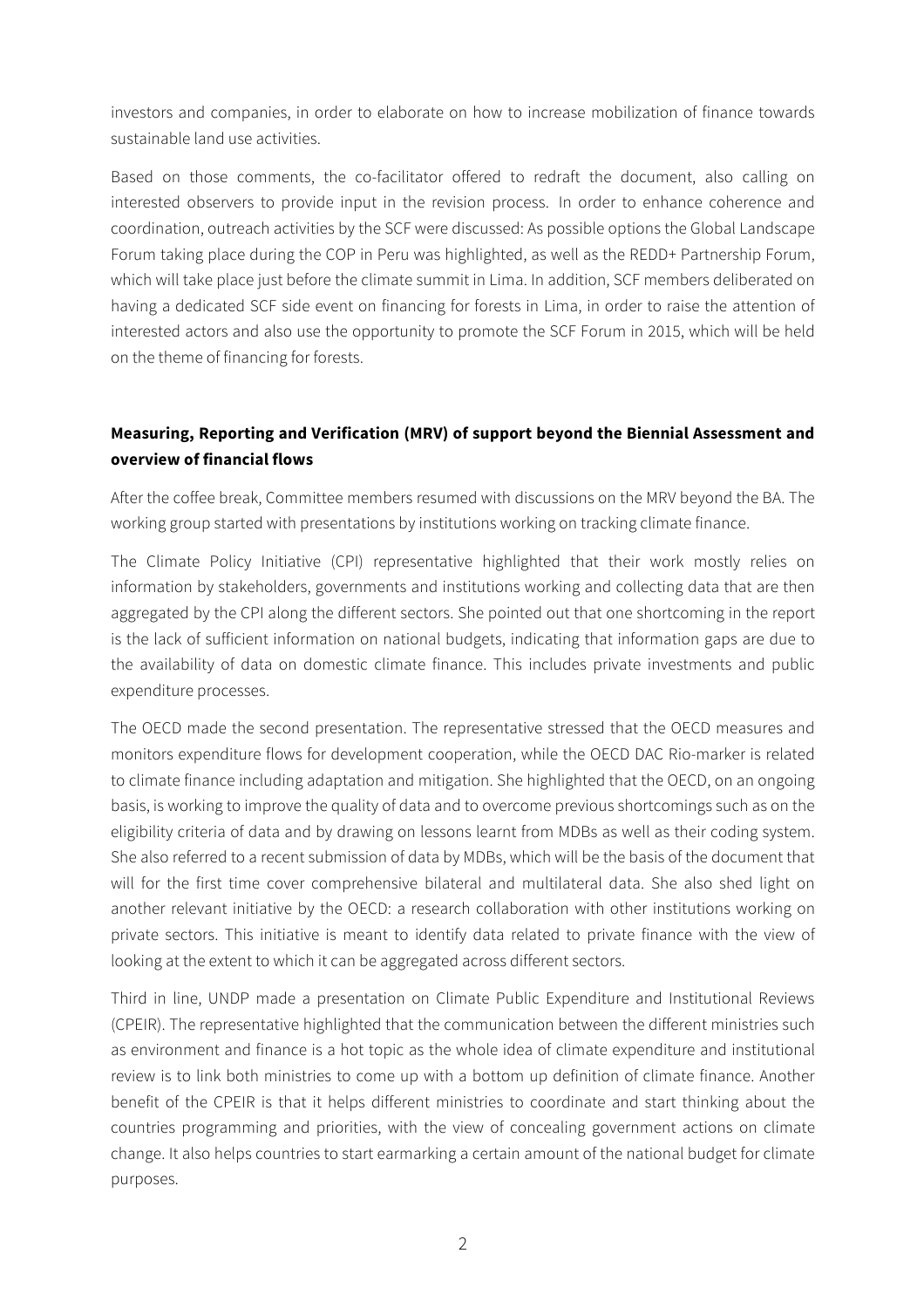The take-home message from the discussion was a suggestion by a member of SCF that the workplan of the Committee for next year should task the secretariat to prepare a summary on the submission by developed countries on their appropriate methodologies and systems to track climate finance. In addition he also mentioned that without prejudging the recommendations of the BA, some could in fact contain some activities for the work plan. On the other hand, an observer pointed out that the verification element is the missing part of the puzzle for designing a robust MRV system. He mentioned that for the verification, one needs comparable data by developed countries disaggregated at activity level, in order to allow recipient countries to verify whether the support provided and reported is in fact delivered to the ground. In doing so, the SCF as a consequence of the first BA should explore ways to partner with data collectors with the goal of improving the quality and level of granularity of the data used in the MRV regime. A member cautioned, however, that the Committee should not to underestimate the political dimension of MRV and transparency beyond the technical work by the SCF. In his view, one needs to institutionalize the MRV of support at the same level than MRV of mitigation actions. He also mentioned the need for a standardized format for reporting climate finance that is enshrined under the Convention and its principles.

In his summary, the co-facilitator emphasised the need to have a clear picture on what is going on under the Convention. The co-facilitator then indicated that further work would be held intersessionally.

## **Outcome of the 2014 Forum on mobilizing adaptation finance**

The executive summary of the report on the outcome of the 2014 Forum, on 'mobilizing adaptation finance' was subject to debate in the respective working group held before lunch. In terms of structure of the report, one SCF member proposed to rearrange the executive summary in order for it to have three parts: an introduction, highlights from discussions at the forum, and adding a section with conclusions and the way forward. Accordingly, bits and pieces already containing concluding remarks in the executive summary as of now could be gathered under a separate heading, with additions to be formulated if needed. In terms of content, SCF members noted the need to address the actual mobilization of adaptation of finance more prominently in the summary, in line with the official title of the 2014 Forum. In addition, the issue of city planning, as well as more detailed reference to the different types of public adaptation finance, including their roles, was felt by SCF members to fall short in the current summary. Taken into account the views and comments received by the working group, the appointed facilitator, with support from the secretariat, offered to produce a redraft of the executive summary to be circulated to Committee members.

### **Guidance of the COP to the OE of the Financial Mechanism**

After lunch break, SCF members resumed the discussion on the guidance of the COP to the OE of the Financial Mechanism of the Convention. The discussion centred on a new template that had been handed out by the secretariat. The table had four main columns including one on accountability. It is important to mention that the rows were along the reporting requirement for the OE to the COP, stipulated by Article 11 of the Convention. Noteworthy is that the template still has some placeholders